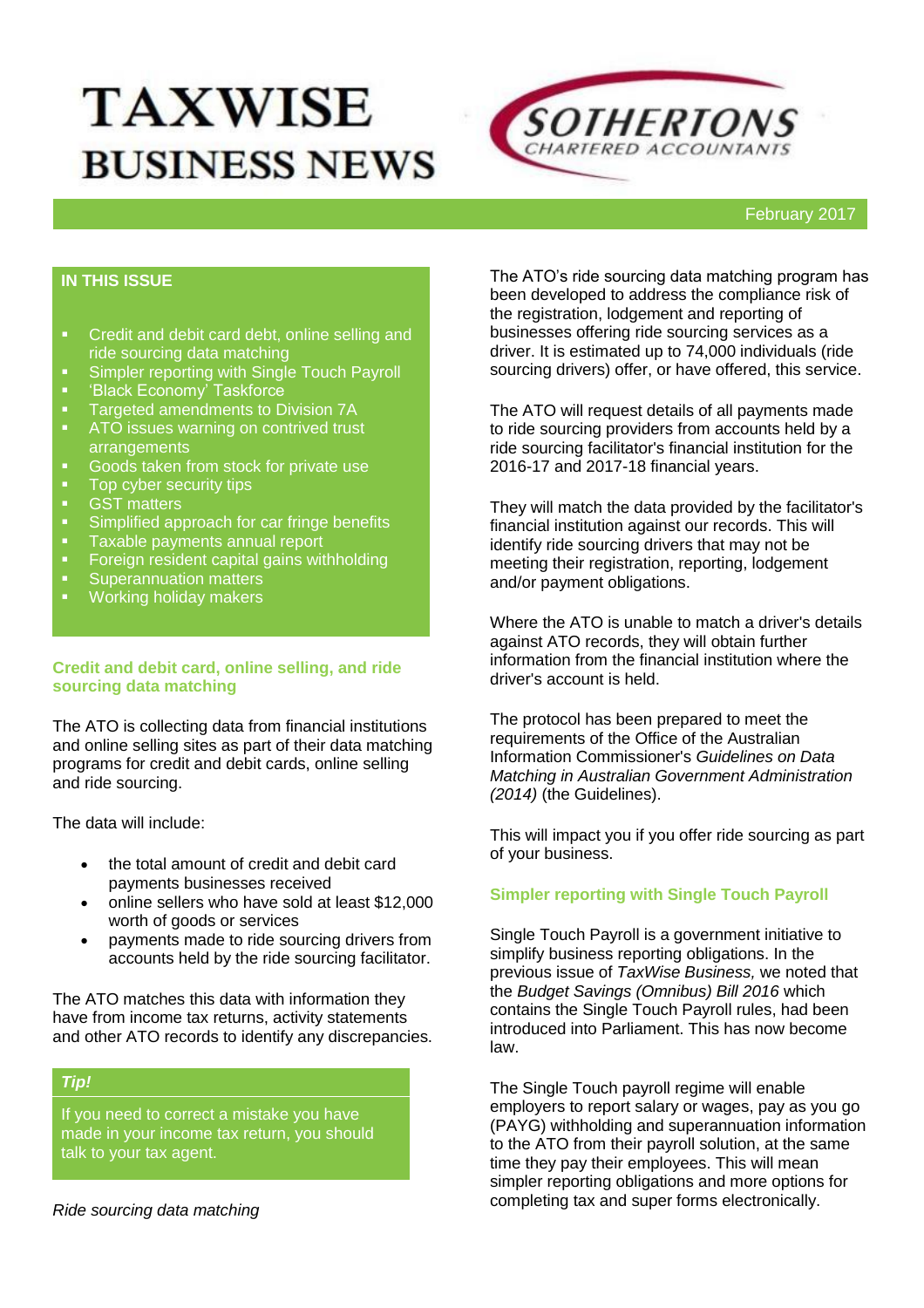Single Touch Payroll reporting will be available to all employers from 1 July 2017.

However, only employers with 20 or more employees will have to report this way under the law. They must start reporting through Single Touch Payroll from 1 July 2018.

Further information is available on the ATO website: [Simpler-reporting-with-Single-Touch-Payroll.](http://taxinstitute.us7.list-manage.com/track/click?u=59eba50675aaae33d12f1f12c&id=ed1bab7d97&e=6fd6181ded)

## *To do!*

If you are an employer with 20 or more employees, you will need to look into your reporting to the ATO to ensure it complies with the requirements of the Single Touch Payroll regime.

#### '**[Black Economy' Taskforce](http://taxinstitute.us7.list-manage1.com/track/click?u=59eba50675aaae33d12f1f12c&id=4988e732ee&e=6fd6181ded)**

On 14 December 2016, Minister for Revenue and Financial Services, the Hon Kelly O'Dwyer MP, [announced](http://taxinstitute.us7.list-manage1.com/track/click?u=59eba50675aaae33d12f1f12c&id=b9a96f10ce&e=6fd6181ded) that the government had established a taskforce to crack down on the 'Black Economy'. Ms O'Dwyer said, "While there is no single, internationally-agreed definition, typically, the 'black economy' refers to people who operate entirely outside the tax system or who are known to tax authorities but deliberately misreport their tax (and superannuation) obligations. The 'black economy' can also include those engaged in organised crime, including those who engage in the production and sale of prohibited goods."

The 'Black Economy' Taskforce, to be chaired by former chair of the B20 anti-corruption taskforce, Mr Michael Andrew AO, will provide an interim report to government in March 2017. Tackling the 'black economy' requires a whole of government approach and participants will include the Reserve Bank of Australia, the Australian Federal Police, ASIC, APRA, AUSTRAC, and the Departments of Human Services and Immigration.

The Taskforce will provide a final report in October 2017 which will include an overarching whole of government policy framework and detailed proposals for action to counter the 'black economy'.

#### **[Targeted amendments to Division 7A](http://taxinstitute.us7.list-manage1.com/track/click?u=59eba50675aaae33d12f1f12c&id=3ac3982e5a&e=6fd6181ded)**

In the [2016-17 Budget,](http://taxinstitute.us7.list-manage.com/track/click?u=59eba50675aaae33d12f1f12c&id=2e554df379&e=6fd6181ded) the government announced it will make [targeted amendments](http://taxinstitute.us7.list-manage.com/track/click?u=59eba50675aaae33d12f1f12c&id=c7be189102&e=6fd6181ded) to improve the operation and administration of Division 7A of the *Income Tax Assessment Act 1936*.

The amendments will apply from 1 July 2018 and will introduce:

- a self-correction mechanism to assist taxpayers to rectify inadvertent breaches of Division 7A promptly;
- appropriate safe harbour rules to provide certainty and simplify compliance for taxpayers;
- simplified rules regarding complying Division 7A loans, including in relation to loan duration and the minimum interest rate; and
- a number of technical amendments to improve the integrity and operation of Division 7A and provide increased certainty for taxpayers.

The proposed changes draw on a number of recommendations from the Board of Taxation's postimplementation review into Division 7A.

## *To do!*

This change may impact you if you have private loans from your business. In that case, you should seek advice from your tax professional.

#### **[ATO issues warning on contrived trust](http://taxinstitute.us7.list-manage1.com/track/click?u=59eba50675aaae33d12f1f12c&id=4a148e3790&e=6fd6181ded)  [arrangements](http://taxinstitute.us7.list-manage1.com/track/click?u=59eba50675aaae33d12f1f12c&id=4a148e3790&e=6fd6181ded)**

The ATO recently released Taxpayer Alert TA [2016/12](http://taxinstitute.us7.list-manage1.com/track/click?u=59eba50675aaae33d12f1f12c&id=88a4ef35f6&e=6fd6181ded) cautioning against arrangements that minimise tax by creating artificial differences between the taxable net income and distributable income of closely held trusts.

Deputy Commissioner Michael Cranston said the ATO is investigating arrangements where trustees are engineering a reduction in trust income to improperly gain favourable tax breaks, or sometimes pay no tax at all.

The ATO identified these arrangements through ongoing monitoring and reviews by the Trusts Taskforce, and continues to look for these arrangements using sophisticated analytics.

The Trusts Taskforce was established in 2013 to undertake targeted compliance action against people involved in tax avoidance or evasion using trusts. Since this time, the ATO has raised \$772 million in liabilities and collected \$164.5 million. In addition to cash collected, assets of \$55 million have been restrained under proceeds of crime legislation.

#### **[Goods taken from stock for private use](http://taxinstitute.us7.list-manage.com/track/click?u=59eba50675aaae33d12f1f12c&id=6076b76cd2&e=6fd6181ded)**

If you take items from your business' trading stock for your own use, make sure you include the value of these items as part of your business' assessable income.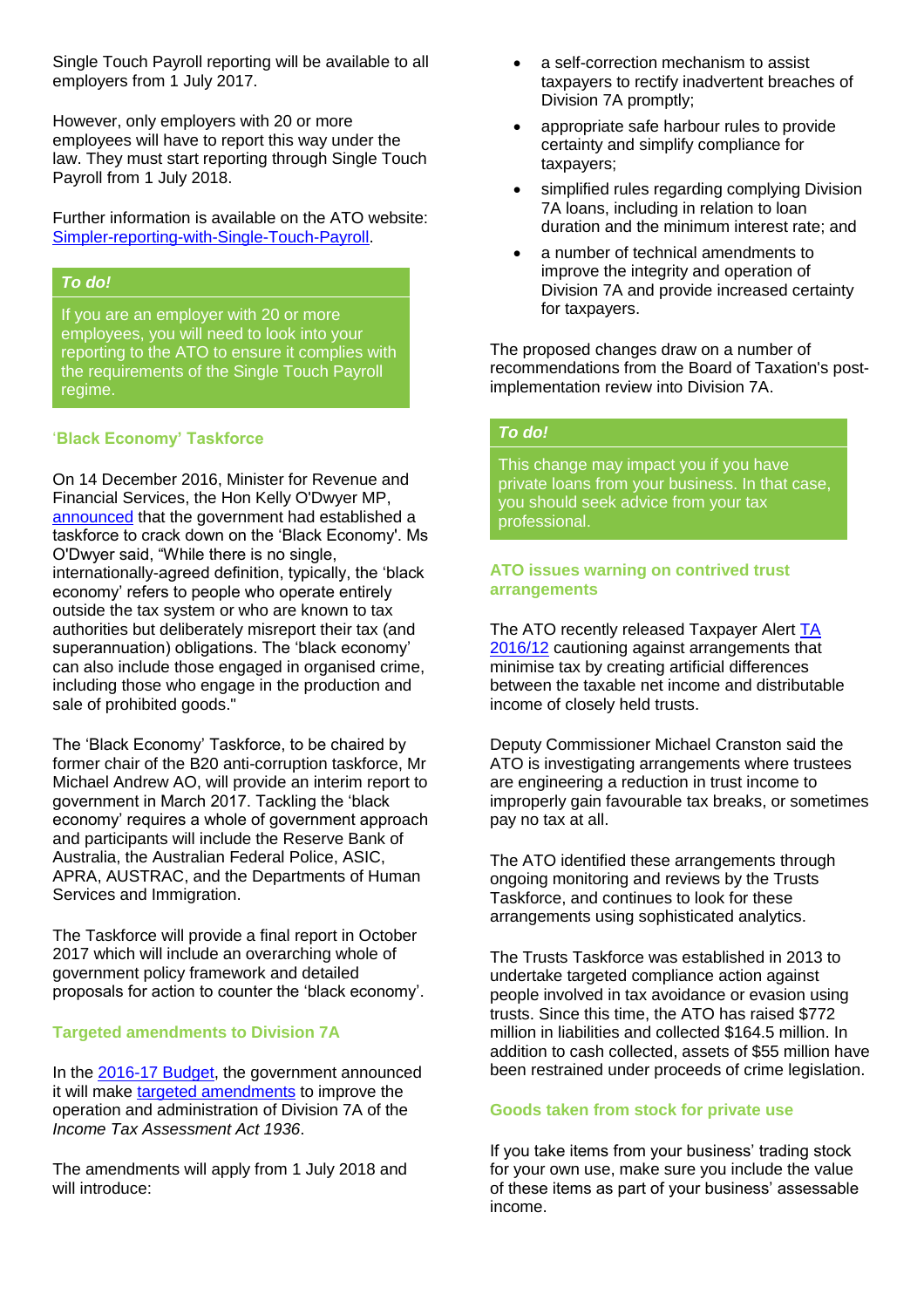To do this, you should record the actual value of the goods (excluding GST) or use estimates provided by the ATO if you are a sole trader or in a partnership. The ATO estimates are updated yearly and are available for the following industries:

- bakery
- butchery
- restaurant/café
- caterer
- delicatessen
- fruitier/greengrocer
- takeaway food shop
- mixed business (including milk bar, general store and convenience store).

For more information on amounts the ATO accepts as estimates and small business benchmarks, visit the [ATO's website.](http://taxinstitute.us7.list-manage1.com/track/click?u=59eba50675aaae33d12f1f12c&id=04c7266938&e=6fd6181ded)

## *Note!*

Seek advice from your tax agent or adviser if you are unsure how to treat stock used for private purposes in your accounts for tax purposes.

## **[Top cyber security tips](http://taxinstitute.us7.list-manage.com/track/click?u=59eba50675aaae33d12f1f12c&id=f28b8e2b8f&e=6fd6181ded)**

It is important that businesses keep all their business and client information secure. If data is lost or compromised, it can be very difficult or very costly to recover.

The ATO has released a [list of tips](http://taxinstitute.us7.list-manage.com/track/click?u=59eba50675aaae33d12f1f12c&id=e876424334&e=6fd6181ded) on how to keep your business and client data safe from hackers and identity thieves:

- Ensure your passwords are strong and secure
- Remove system access from people who no longer need it
- Ensure all devices have the latest available security updates
- Do not use USBs or external hard drives from an unfamiliar source
- Use a spam filter on your email account
- Secure your wireless network and be careful when using public wireless networks
- Be vigilant about what you share on social media
- Monitor your accounts for unusual activity or transactions
- Use a PO Box, or ensure your mail is secure
- Do not download programs or open attachments unless you know the program is legitimate
- Do not leave your information unattended secure your electronic devices

### **GST matters**

## *1) GST – [applying to digital products and](http://taxinstitute.us7.list-manage.com/track/click?u=59eba50675aaae33d12f1f12c&id=d5478aa42c&e=6fd6181ded)  [other services imported by consumers](http://taxinstitute.us7.list-manage.com/track/click?u=59eba50675aaae33d12f1f12c&id=d5478aa42c&e=6fd6181ded)*

In the 2015-16 Budget, the government announced that the application of the GST will be extended to cross-border supplies of digital products and other services imported by Australian consumers.

This includes digital products such as streaming or downloading of movies, music, apps, games, ebooks as well as services such as architectural or legal services. Under the new law, overseas businesses will be required to pay GST on these sales from 1 July 2017.

If you have interactions with overseas businesses that supply digital products and services to Australian consumers, let them know they may be subject to the transitional rule for GST.

The transitional rule applies to businesses that:

- meet the registration turnover threshold of A\$75,000; and
- supply digital products and services before 1 July 2017 and continue after this date. The portion after 1 July 2017 is subject to GST.

A simplified system will be available on the ATO website from 1 April 2017 for these businesses to electronically register, lodge and pay GST.

#### *To do!*

Talk to your tax agent about the GST implications for you if goods and supplies you have been acquiring from an overseas business that you may have been using in your business become subject to GST.

## *2) [GST on low value imported \(physical\)](http://taxinstitute.us7.list-manage.com/track/click?u=59eba50675aaae33d12f1f12c&id=2cba4ac714&e=6fd6181ded)  [goods](http://taxinstitute.us7.list-manage.com/track/click?u=59eba50675aaae33d12f1f12c&id=2cba4ac714&e=6fd6181ded)*

In the 2016-17 Federal Budget, the government confirmed that from 1 July 2017, the GST will be extended to low value imports of physical goods imported by consumers.

A vendor registration model will be used where nonresidents with an Australian turnover of \$75,000 or more will be required to register and charge the GST.

An **exposure draft** outlining the proposed law changes and application was released for public comment. More information will be provided as this measure progresses.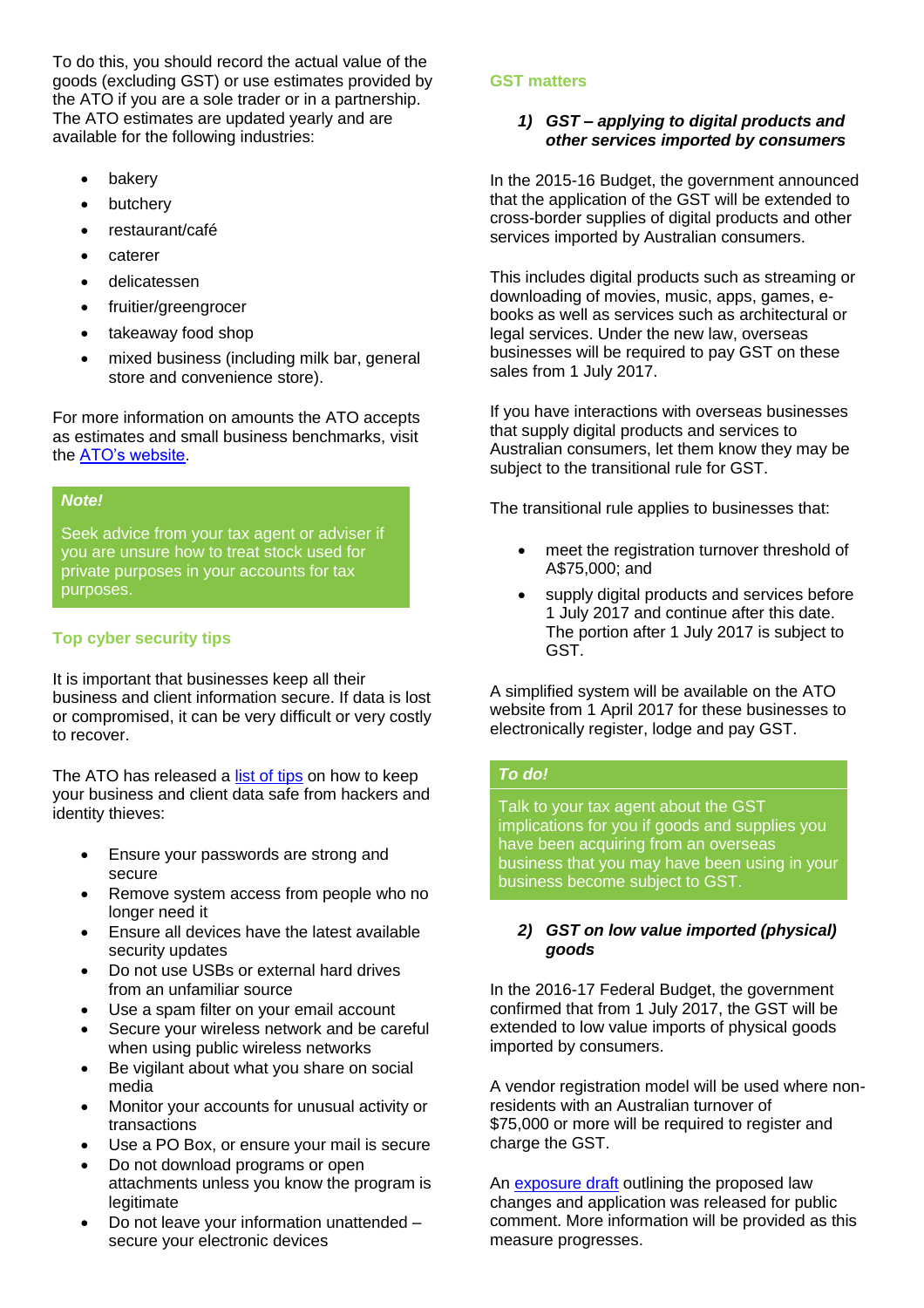## *3) [Changes to GST for overseas business](http://taxinstitute.us7.list-manage1.com/track/click?u=59eba50675aaae33d12f1f12c&id=5eba8bb9cf&e=6fd6181ded)  [transactions](http://taxinstitute.us7.list-manage1.com/track/click?u=59eba50675aaae33d12f1f12c&id=5eba8bb9cf&e=6fd6181ded)*

Certain transactions between overseas and Australian businesses are no longer subject to Australian goods and services tax (GST). These changes came into effect on 1 October 2016. See the previous edition of *TaxWise Business* for further information.

Overseas businesses with whom you transact may no longer need to be registered for GST if they supply to (or are supplied from) Australian businesses.

They may therefore no longer need an Australian ABN and may no longer be required to identify the exact amount paid for international transport, insurance and other ancillary costs. This applies when calculating the value of taxable importations for GST purposes. They can choose to use an uplift factor of 10% of customs value as a proxy for these costs.

For more information on GST cross-border transactions between businesses, including specific changes for non-residents and Australian businesses, visit the [ATO's website.](http://taxinstitute.us7.list-manage.com/track/click?u=59eba50675aaae33d12f1f12c&id=ac0463424a&e=6fd6181ded)

## *To do!*

Talk to your tax agent about how the change in GST status of overseas businesses you transact with may impact on your own GST obligations.

## *4) When to charge GST (and when not to)*

i) When to charge GST

If your business is registered for GST, most of the sales in Australia will include GST.

Sales which include GST (taxable sales) are:

- made for payment (monetary or other);
- made in the course of operating your business (including any capital assets sold); and
- connected with Australia.

For these taxable sales, you:

- include GST in the price;
- issue a tax invoice to the buyer;
- pay the GST you've collected when you lodge your activity statement.
	- ii) When not to charge GST

You do not include GST in the price of goods and services that are:

- GST free such as most basic foods, some education courses and health care products and services.
- Input taxed such as lending money and renting out residential premises.

## *5) Claiming GST credits – refresher*

You can claim a credit for any GST included in the price of goods and services that you purchase for your business and use to make either taxable or GST-free sales. This is called a GST credit.

You can't claim a GST credit for the GST included in the price of purchases you use to make your input taxed sales.

## *Note!*

Your tax agent knows when you can and can't claim GST credits. They will be able to ensure you put the right information into your activity statement and make the right claims for GST purposes.

## *6) Simpler BAS test findings*

The ATO has been working to make business activity statement (BAS) reporting simpler for small business.

From 1 July 2017, small businesses will only be required to report:

- GST collected (1A);
- GST entitled to be claimed (1B);
- Total sales (G1).

Talk to your tax agent to find out how this may impact on your activity statement reporting to the ATO.

## **[Simplified approach for car fringe benefits](http://taxinstitute.us7.list-manage.com/track/click?u=59eba50675aaae33d12f1f12c&id=07020737ab&e=6fd6181ded)**

The ATO has collaborated with industry representatives to develop a safe harbour for car fringe benefits. A safe harbour is a guideline that allows businesses to make use of an efficient way to calculate their tax where certain conditions are met.

This safe harbour will simplify the approach for working out the business use percentage of car fringe benefits for fleets of 20 cars or more. The new approach reduces the record-keeping burden for your business clients. It allows them to use an 'average business use percentage' when using the operating cost method.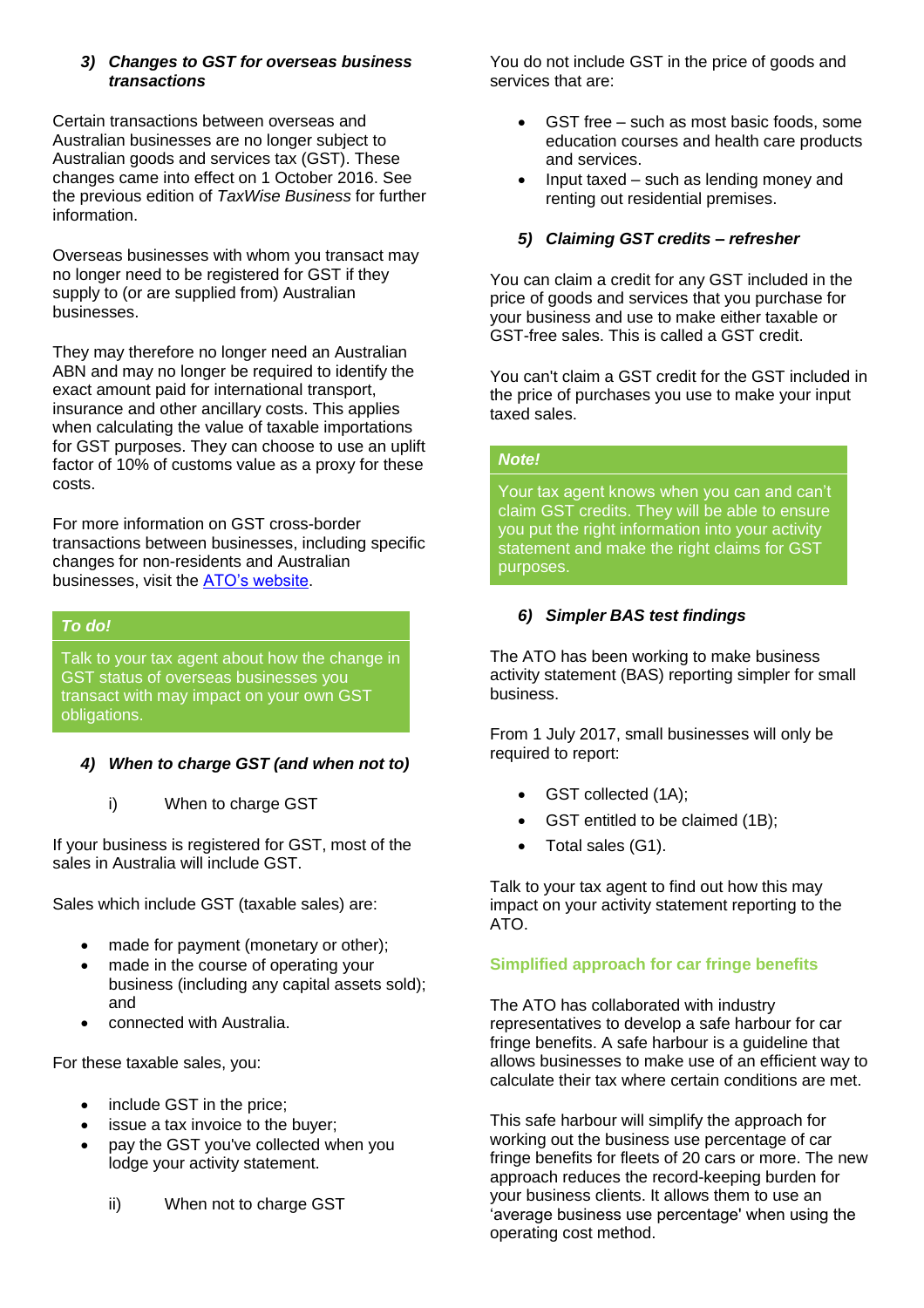To find out how it works, talk to your tax agent.

## **Taxable Payments Annual Report**

#### *1) [Overdue taxable payments annual](http://taxinstitute.us7.list-manage1.com/track/click?u=59eba50675aaae33d12f1f12c&id=f0c211235d&e=6fd6181ded)  [reports: building and construction](http://taxinstitute.us7.list-manage1.com/track/click?u=59eba50675aaae33d12f1f12c&id=f0c211235d&e=6fd6181ded)  [industry](http://taxinstitute.us7.list-manage1.com/track/click?u=59eba50675aaae33d12f1f12c&id=f0c211235d&e=6fd6181ded)*

The ATO is contacting businesses in the building and construction industry about their overdue taxable payments annual reports.

If you are in the building and construction industry and have not lodged your 2016 or any prior year taxable payments annual reports, now is the time to get them back on track to avoid penalties.

Regardless of where you claim contractor expenses in your tax returns, if you have paid contractors for building and construction services, you need to lodge a taxable payments annual report.

## *2) Lodging your report*

You must lodge your *Taxable payments annual report* online using the Business, Tax Agent and BAS Agent Portals. The ATO only accepts reports that meet these [specifications.](http://taxinstitute.us7.list-manage.com/track/click?u=59eba50675aaae33d12f1f12c&id=f6f631b236&e=6fd6181ded)

To lodge online you'll need:

- an Australian business number (ABN);
- an [AUSkey](http://taxinstitute.us7.list-manage2.com/track/click?u=59eba50675aaae33d12f1f12c&id=062700c537&e=6fd6181ded) to protect your security and privacy when dealing with the ATO online; and
- business software that meets the ATO's requirements.

#### *Tip!*

It is best to get the assistance of your tax agent when completing your Taxable payments annual report.

## **[Foreign resident capital gains withholding](http://taxinstitute.us7.list-manage.com/track/click?u=59eba50675aaae33d12f1f12c&id=fded8972c0&e=6fd6181ded)**

New rules apply to vendors disposing of certain taxable Australian property under contracts entered into from 1 July 2016. A 10% non-final withholding will be applied to these transactions at settlement.

Australian resident vendors selling real property will need to obtain a clearance certificate from the ATO prior to settlement, to ensure they don't incur the 10% non-final withholding.

This new withholding legislation assists the collection of foreign residents' Australian tax liabilities. It imposes an obligation on purchasers to withhold 10% of the purchase price and pay it to the ATO, where a vendor enters into a contract on or after 1 July 2016 and disposes of certain asset types (or receives a lease premium for the grant of a lease over Australian real property).

The foreign resident vendor must lodge a tax return at the end of the financial year, declaring their Australian assessable income, including any capital gain from the disposal of the asset. A tax file number (TFN) is required to lodge a tax return; they will need to apply for a TFN if they don't have one. The vendor may claim a credit for any withholding amount paid to us in their tax return.

- Australian resident vendors can avoid the 10% withholding by providing one of the following to the purchaser prior to settlement:
	- for Australian real property, a clearance certificate obtained from the ATO
	- for other asset types, a vendor declaration they are not a foreign resident.
- Foreign resident vendors may apply for a variation of the withholding rate or make a declaration that a membership interest is not an indirect Australian real property interest and therefore not subject to withholding.

Purchasers must pay the amount withheld at settlement to the Commissioner of Taxation.

#### *Note!*

If you are buying or selling property and a foreign resident party is involved in the transaction, talk to your tax agent to ensure you meet your tax obligations in relation to this transaction.

#### **Superannuation matters**

#### *1) [Superannuation reform package bills](http://taxinstitute.us7.list-manage.com/track/click?u=59eba50675aaae33d12f1f12c&id=ad93afca8f&e=6fd6181ded)*

The previous edition of *TaxWise Business* covered the superannuation reform package extensively in detail. The reforms passed into law in December 2016.

In summary, the reforms include:

- Legislating the objective of superannuation;
- Introducing a \$1.6 million superannuation transfer balance cap;
- Reforming the taxation of concessional superannuation contributions;
- Lowering the annual non–concessional contributions cap;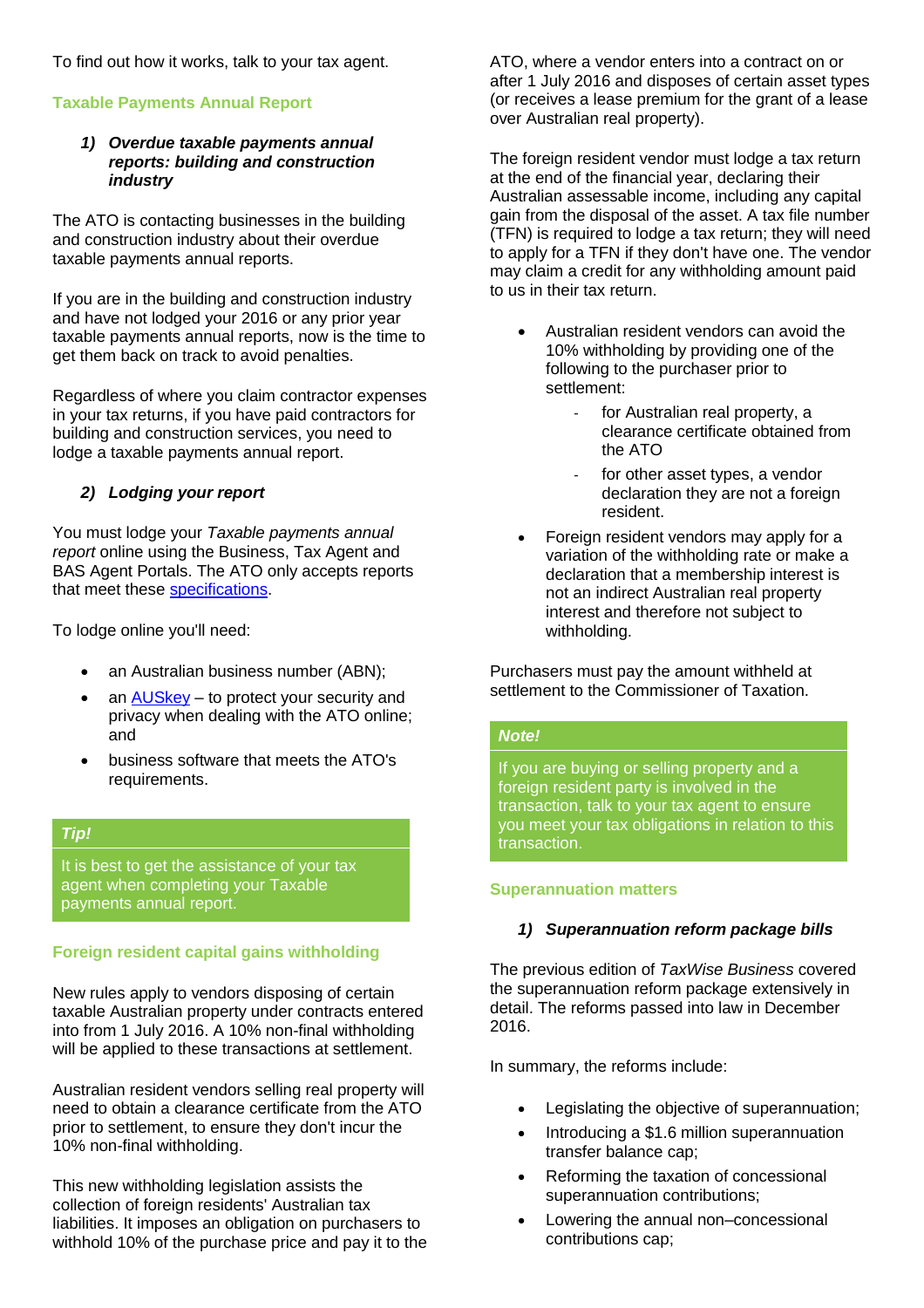- Introducing the Low Income Superannuation Tax Offset (LISTO);
- Improving access to concessional contributions;
- Allowing catch–up concessional contributions;
- Extending the spouse tax offset;
- Removing barriers to innovation in retirement income stream products;
- Improving the integrity of transition to retirement income streams (TRIS);
- Abolishing the anti–detriment rule;
- Streamlining administrative processes.

The ATO has also begun issuing guidance to assist taxpayers to understand the new superannuation reforms. However, your tax agent will be able to assist you to understand the new reforms and what they might mean for you.

## *2) [Being super compliant is easy](http://taxinstitute.us7.list-manage1.com/track/click?u=59eba50675aaae33d12f1f12c&id=a63c5b14a7&e=6fd6181ded)*

If you are an employer, you must ensure you meet your super guarantee obligations. Some reminders of things you need to do are below:

- contribute at a rate of 9.5% of their employees' ordinary time earnings;
- make contributions by the quarterly due dates (28 January, 28 April, 28 July, 28 October) or more frequently;
- pay super for contractors if they are eligible, even if the contractor quotes an Australian Business Number;
- be SuperStream compliant; and
- keep accurate records to show they have met their obligations.

The ATO has a range of information, tools and calculators to help employers:

- [Super obligation employer's checklist](http://taxinstitute.us7.list-manage.com/track/click?u=59eba50675aaae33d12f1f12c&id=139162254c&e=6fd6181ded) Six easy steps
- [Super guarantee eligibility decision tool](http://taxinstitute.us7.list-manage.com/track/click?u=59eba50675aaae33d12f1f12c&id=8288a61f15&e=6fd6181ded)
- [Super guarantee contributions calculator](http://taxinstitute.us7.list-manage.com/track/click?u=59eba50675aaae33d12f1f12c&id=bffa3ef927&e=6fd6181ded)
- [Super for employers home page](http://taxinstitute.us7.list-manage.com/track/click?u=59eba50675aaae33d12f1f12c&id=51fc70ceba&e=6fd6181ded)

#### *Note!*

Although the ATO has developed lots of tools to help employers meet their superannuation obligations in relation to employees, employers should still consult their tax adviser for help and support to meet their superannuation obligations.

#### *3) [Support your clients to make the switch](http://taxinstitute.us7.list-manage.com/track/click?u=59eba50675aaae33d12f1f12c&id=d785853c22&e=6fd6181ded)  [to SuperStream](http://taxinstitute.us7.list-manage.com/track/click?u=59eba50675aaae33d12f1f12c&id=d785853c22&e=6fd6181ded)*

Previous editions of *TaxWise Business* have included information on SuperStream.

The deadline for all employers to be SuperStream compliant has now passed. All employers should be paying super and sending the corresponding data in an appropriate electronic format.

If you haven't made the switch to SuperStream, you should work with your tax adviser to help you become SuperStream compliant.

## *4) [Superannuation for employees working](http://taxinstitute.us7.list-manage1.com/track/click?u=59eba50675aaae33d12f1f12c&id=bb291e6c75&e=6fd6181ded)  overseas – [certificate of coverage](http://taxinstitute.us7.list-manage1.com/track/click?u=59eba50675aaae33d12f1f12c&id=bb291e6c75&e=6fd6181ded)*

Do you send employees to work temporarily overseas? If so, you still need to make super contributions in Australia for those employees.

Your employees may also have to pay super or social security in the foreign country. A certificate of coverage exempts them from those obligations in countries we have bilateral agreements with.

Your tax agent can use the automated form on the Tax Agent Portal to request a certificate of coverage on your client's behalf. However, you need to grant your tax agent access to your certificate of coverage account first. This can be done via Access Manager in the Business Portal.

#### **Working holiday makers**

From 1 January 2017, the first \$37,000 of a [working](http://taxinstitute.us7.list-manage.com/track/click?u=59eba50675aaae33d12f1f12c&id=b87ce8df8a&e=6fd6181ded)  [holiday maker'](http://taxinstitute.us7.list-manage.com/track/click?u=59eba50675aaae33d12f1f12c&id=b87ce8df8a&e=6fd6181ded)s income is taxed at 15%, with the balance taxed at ordinary rates.

The tax on any departing Australia super payment made to working holiday makers after 1 July 2017 has also increased to 65%.

A person is a working holiday maker if they have a visa subclass 417 (Working Holiday) or 462 (Work and Holiday).

When they lodge an income tax return, the ATO will work out how much tax they should have paid. If they have paid too much, the ATO will give a refund. If they have not paid enough, the ATO will send the working holiday maker a bill.